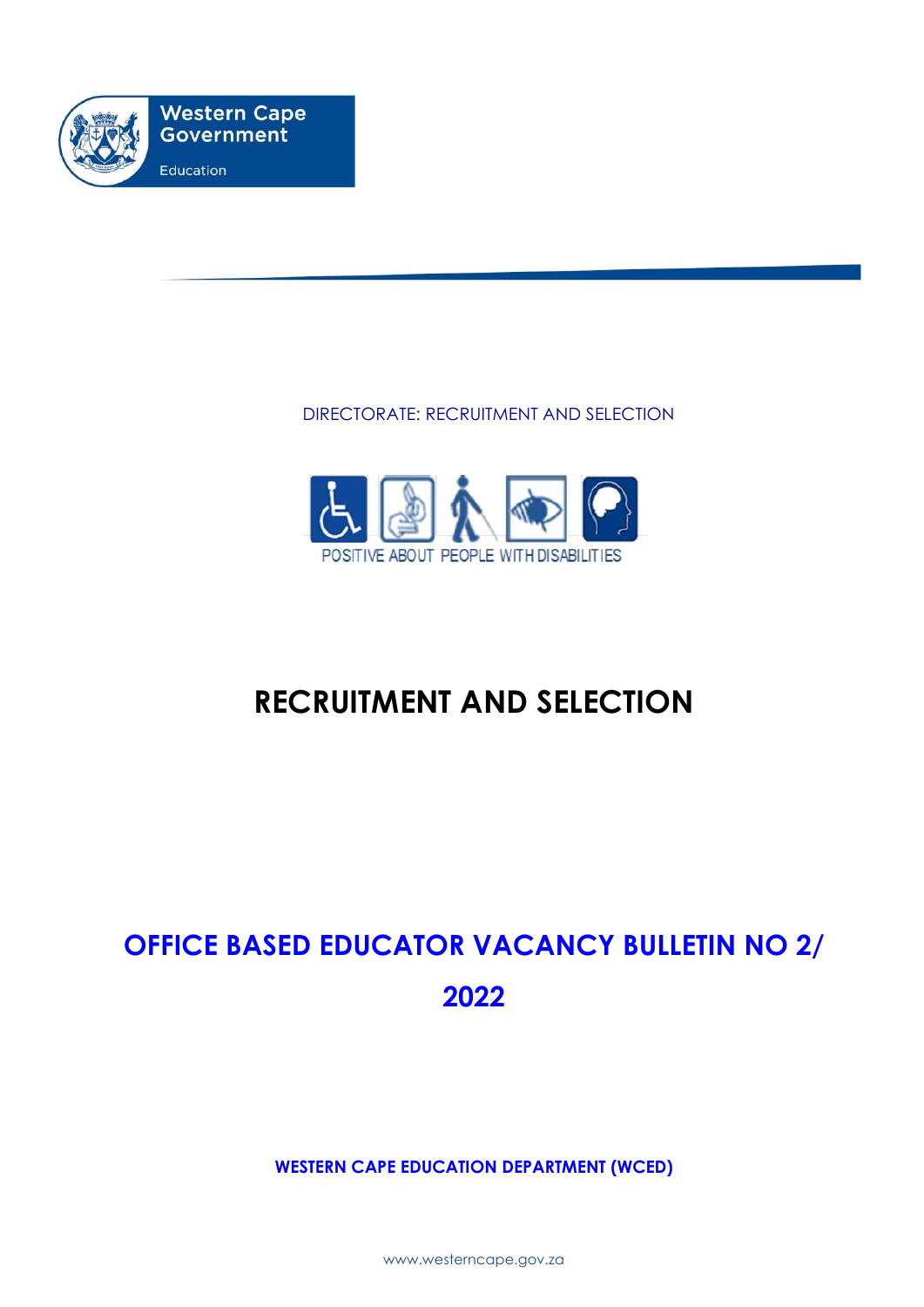#### **FOREWORD**

The WCED promotes and applies the principles of Employment Equity and is committed to effective and efficient service delivery. Persons with disabilities are welcome to apply and an indication in this regard as part of the on-line registration process will be appreciated. Applicants with disabilities, that are short-listed, are requested to provide information on how the selection process can be adapted to suit their needs for purposes of reasonable accommodation. Kindly indicate disability status to facilitate the process.



#### **1. GENERAL INSTRUCTIONS:**

#### **NB: PLEASE READ THE INSTRUCTIONS CAREFULLY BEFORE APPLYING**:

The website can be access via [https://wcedonline.westerncape.gov.za/home/,](https://wcedonline.westerncape.gov.za/home/) click on vacancies and click on the link: E-Recruitment System for Office-Based and Public Service. The website can also be viewed directly on the following URL: [http://e](http://e-recruitment.westerncape.gov.za/index.php)[recruitment.westerncape.gov.za/index.php.](http://e-recruitment.westerncape.gov.za/index.php)

Applicants can register their profiles and apply for posts on-line. Applicants are to take cognisance of the following:

- Applicants already registered on the system: e-Recruitment for Educators need not register again;
- All information must be captured on the online profile;
- The system will generate a curriculum vitae (CV) for you;
- The uploading of documents are not necessary;
- Short listed candidates invited for interviews must provide the interview committee with originally certified copies of the supporting documents, which includes:
- Qualifications (degrees, diplomas, certificates etc.);
- Valid driver's licence (if applicable);
- ID document and other information requested by the employer;
- an evaluation certificate from the South African Qualifications Authority (SAQA) in respect of foreign qualifications;
- Non-RSA citizens/Permanent resident permit holders must submit a copy of his/her Permanent Resident Permit in respect of non-South African citizens
- Applicants must ensure that they click on the correct post and post number when applying for posts.
- Only on-line applications will be considered.
- Employees in excess will be given preference.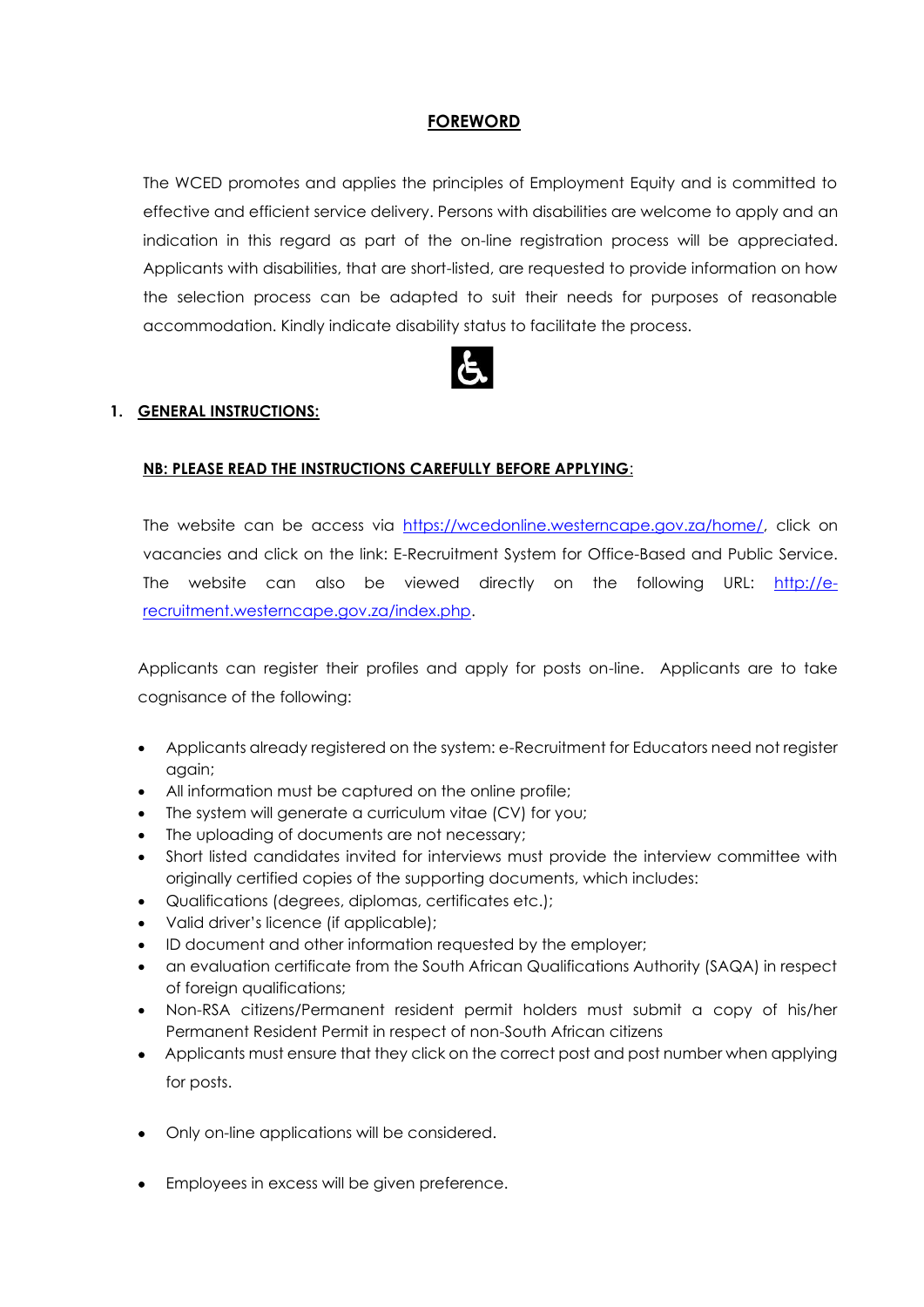- Applicants in possession of a foreign qualification must attach an evaluation certificate from the South African Qualifications Authority (SAQA) to the on-line application.
- Non-RSA citizens/Permanent resident permit holders must submit a copy of his/her Permanent Resident Permit with his/her on-line application.

#### **3. REQUIREMENTS FOR APPOINTMENT:**

- Teaching experience, as well as evidence of appropriate management experience, is taken into account for appointment to vacancies on Post Level 3 and higher.
- At least two years of the prescribed period of experience must have been spent within the borders of South Africa or at an educational institution recognised by one of the previous education departments.

#### **4. QUALIFICATIONS**

- 4.1.1 In order to be eligible for appointment, all applicants must have at least a recognised three-year qualification (REQV 13), which must include appropriate training as a teacher.
- 4.1.2 The evaluation of a teacher's qualifications, so as to determine his or her suitability for the post and the relative education qualification value (REQV) of his or her qualifications, will be done in accordance with the measures contained in the criteria for the evaluation of qualification in South Africa.
- 4.1.3 Registration with the **South African Council of Educators (SACE**) is compulsory.
- 4.1.3.1 Where the applicant is not in possession of a **SACE** certificate, one of the following will be accepted:
	- (a) Acknowledgement of receipt from SACE indicating that the applicant applied for his or her SACE certificate prior to the closing date for applications for posts advertised in this vacancy bulletin;
	- (b) Any other proof obtained from SACE that the applicant is registered;
	- (c) A certified copy of the applicant's latest salary slip on which is indicated a salary deduction for SACE registration and the applicant's SACE registration number and not a PERSAL number next to the deduction.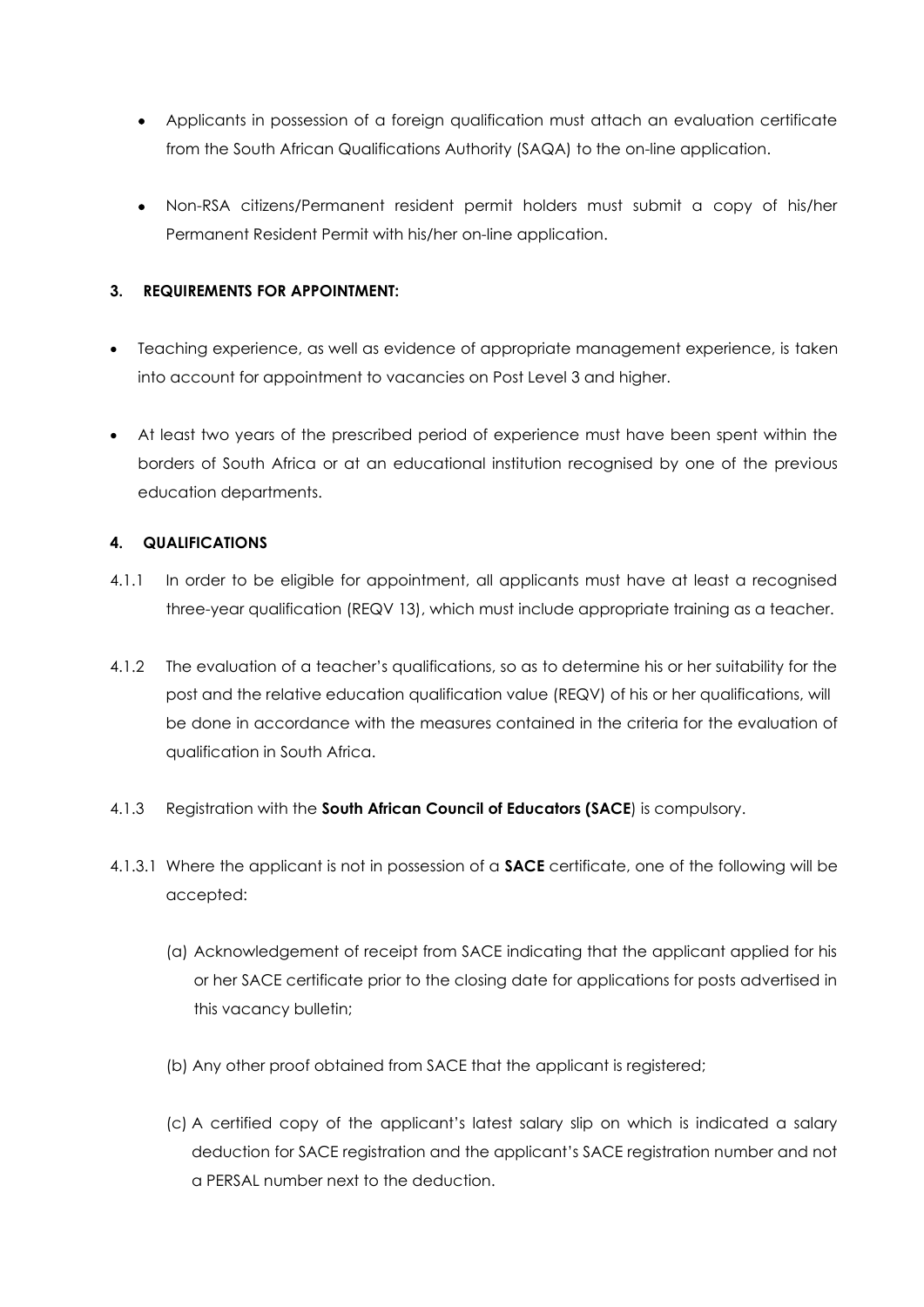#### **5. GENERAL INFORMATION:**

#### **NB: PLEASE READ THE INSTRUCTIONS CAREFULLY BEFORE APPLYING**

- The appointment will be subject to a security clearance and the signing of an annual performance agreement. Furthermore, the appointment is subject to personnel suitability checks that include qualifications, previous employment, criminal records and credit verification as well as reference checking (At least three 3 referees must be provided), as directed by the Department of Public Service and Administration.
- The Department will communicate only with applicants who have been short-listed.
- Short-listed applicants will be expected to be available for interviews at a date, time and place determined by the WCED
- Short-listed applicants will be required to complete an assignment.
- Nominated candidates will be subjected to the Competency-Based Assessment (CBA) tool.
- Successful applicants will be appointed for a probationary period of 12 months.
- The WCED reserves the right not to make an appointment to any of the advertised posts.
- Personnel in excess on the same salary level will receive preference, if they meet the advertised post requirements.
- Applicants are respectfully informed that, if no notification of appointment is received within 3 months after the closing date, they must accept that their application(s) was/were unsuccessful.

**Please note that the WCED, will offer posts to successful candidates based on operational requirements**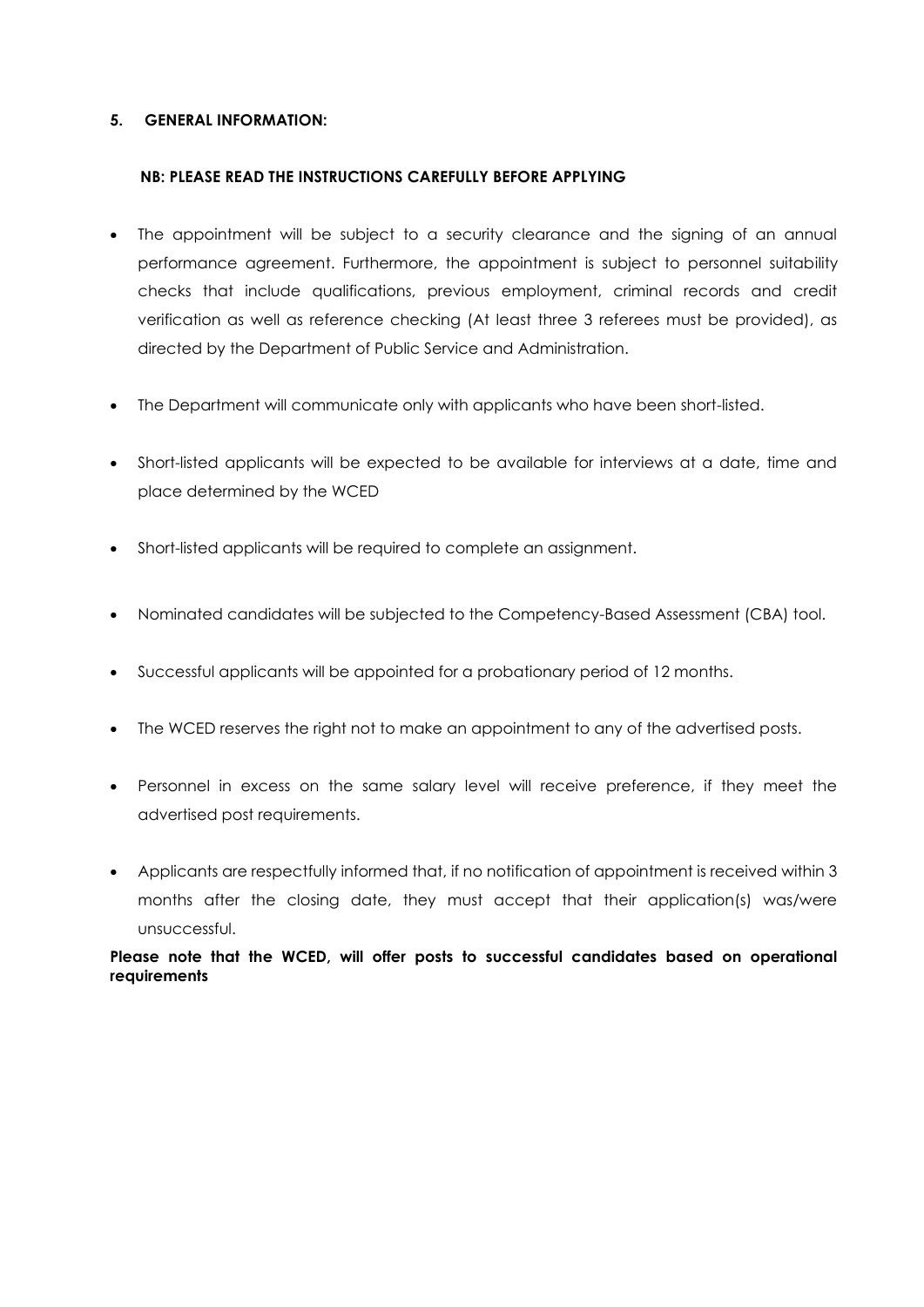#### **6. SELECTION PROCESS**

- It is expected of short-listed candidates to be available for selection interviews on a date, time, place and/ or on-line platform as determined by the WCED.
- Candidates will be required to complete an assignment.
- **The WCED reserves the right not to make an appointment to any of the advertised posts.**

| <b>NO</b>     | <b>DISTRICT DIRECTOR</b> | <b>DISTRICT OFFICE</b> | <b>CONTACT DETAILS</b> |
|---------------|--------------------------|------------------------|------------------------|
|               | Ms B Robertson           | Metro Central          | 021514 6700            |
| $\mathcal{L}$ | Ms I Senosi (Acting      | Metro South            | 021 370 2000           |
|               | Director)                |                        |                        |
| 3             | Ms L Diamond             | Metro East             | 021 900 7005           |
|               | Ms W Horn                | Metro North            | 021 938 3133           |
| .5            | Ms H Van Ster            | <b>West Coast</b>      | 021 860 1200           |
| 6             | Mr J Benjamin            | Cape Winelands         | 023 348 4600           |
|               | Mr L Abrahams (Acting    | Overberg               | 028 214 7300           |
|               | Director)                |                        |                        |
| 8             | Mr J Jonkers             | Eden & Central Karoo   | 044 803 8300           |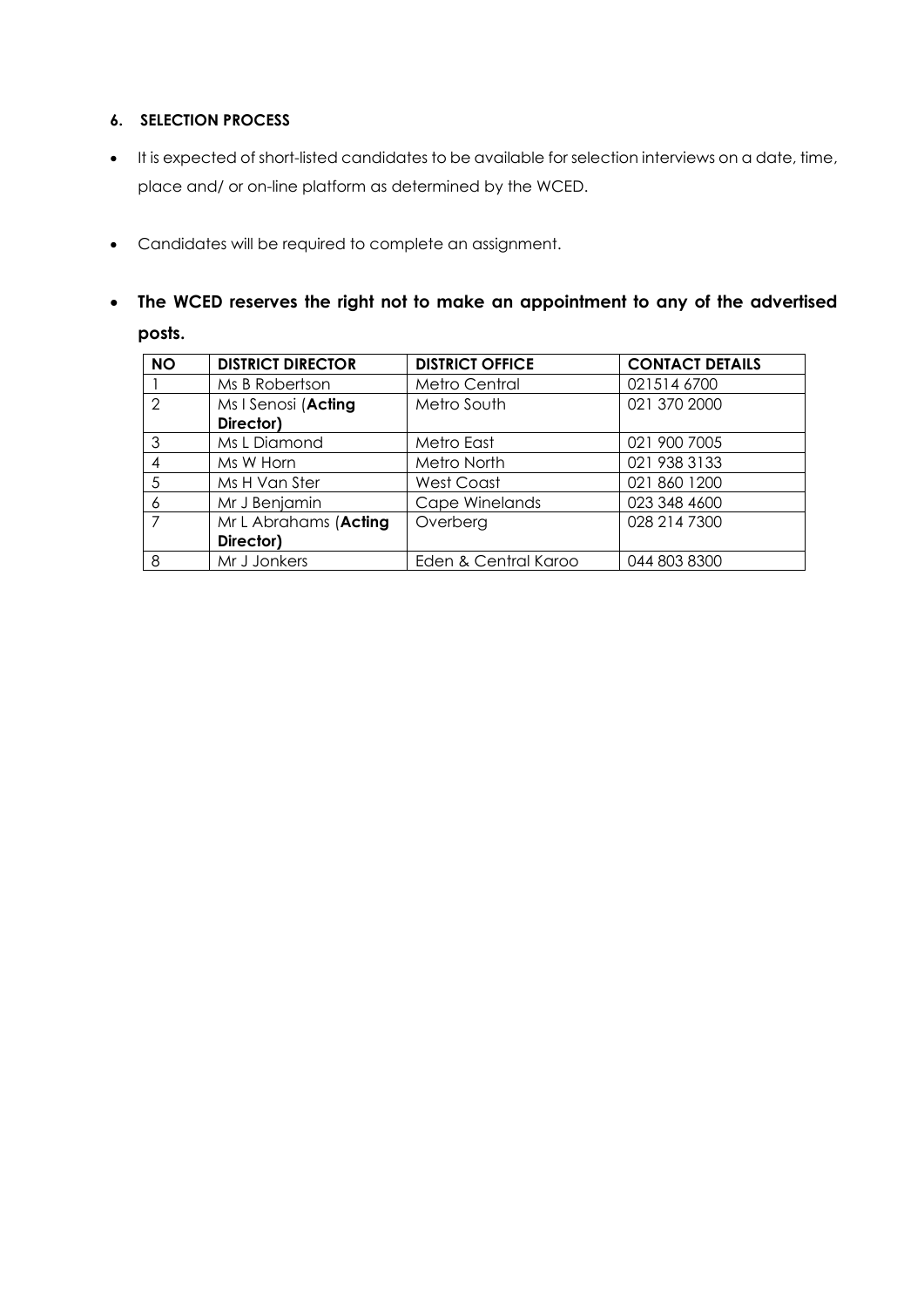#### **7. CLOSING DATE**

**Closing date for on-line applications: Friday, 30 June 2022 by 12:00 midnight. It is the responsibility of the applicant to ensure that applications are submitted via the on-line system by the closing date and time.** 

#### **Head Office**

| Rank                                 | <b>Post Detail</b>                                                              | <b>Directorate</b>                                           | <b>Contact Person</b> |
|--------------------------------------|---------------------------------------------------------------------------------|--------------------------------------------------------------|-----------------------|
| Deputy Chief Education<br>Specialist | <b>E-Curriculum Projects</b><br>Coordinator                                     | E-Learning                                                   | Mr C Walker           |
| <b>Senior Education Specialist</b>   | FET Phase Subject Advisor:<br>Information Technology (IT)<br><b>Grade 10-12</b> | <b>Curriculum Further</b><br>Education and<br>Training (FET) | Mr D Haripersad       |
| <b>Senior Education Specialist</b>   | FET Phase Subject Advisor:<br>Religion Studies (Grade 10-12)                    | <b>Curriculum Further</b><br>Education and<br>Training (FET) | Mr D Haripersad       |
| <b>Chief Education Specialist</b>    | Assessment Management                                                           | Assessment<br>Management                                     | Mr B Loriston         |
| <b>Senior Education Specialist</b>   | <b>Quality Assurance of</b><br>Assessment (FET and GET<br>Bands)                | Assessment<br>Management                                     | Mr F Salie            |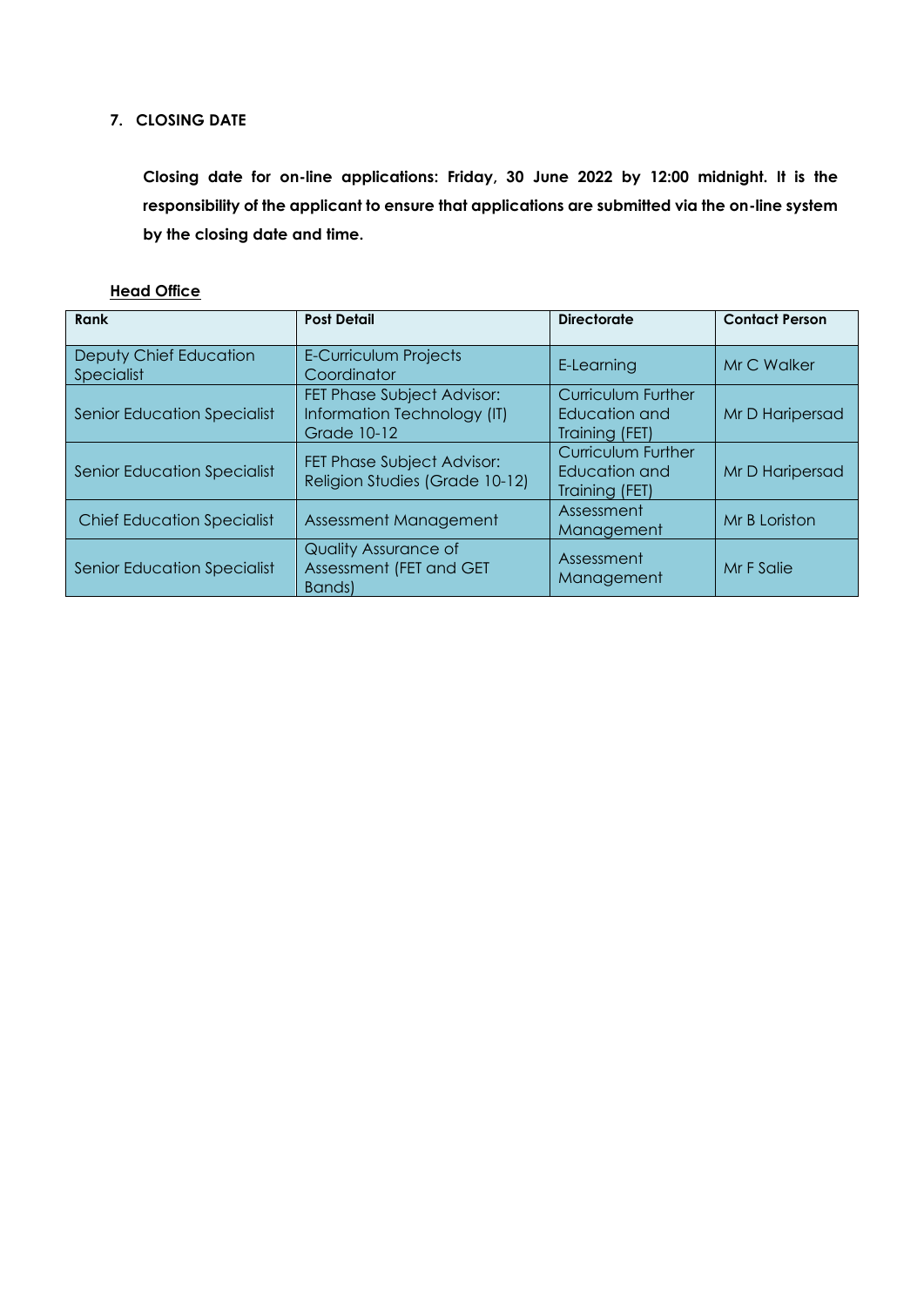#### **District Office**

| Rank                                        | <b>Post Detail</b>                                                                    | <b>District</b>                                                    | No.<br>of | <b>Comments</b> |
|---------------------------------------------|---------------------------------------------------------------------------------------|--------------------------------------------------------------------|-----------|-----------------|
|                                             |                                                                                       |                                                                    | posts     |                 |
| <b>Senior Education Specialist</b>          | Learning Support Adviser<br>(English + IsiXhosa or<br>Afrikaans)                      | <b>Metro Central</b><br><b>Education District</b><br><b>Office</b> |           |                 |
| <b>Education Psychologist</b>               | LOLT IsiXhosa                                                                         | <b>Metro Central</b><br><b>Education District</b><br>Office        |           |                 |
| Deputy Chief Education<br><b>Specialist</b> | <b>FET Coordinator</b>                                                                | <b>Metro Central</b><br><b>Education District</b><br><b>Office</b> |           |                 |
| <b>Senior Education Specialist</b>          | <b>Foundation Phase Subject</b><br>Advisor (Grade R - 3) LoLT<br>isiXhosa and English | <b>Metro Central</b><br><b>Education District</b><br>Office        |           |                 |
| <b>Chief Education Specialist:</b>          | Circuit Manager: Circuit 5                                                            | <b>Metro Central</b><br><b>Education District</b><br><b>Office</b> |           |                 |
| <b>Senior Education Specialist</b>          | Senior Phase Subject Advisor:<br>Mathematics (Grade $8 - 9$ )                         | <b>Metro East</b><br><b>Education District</b><br>Office           |           |                 |
| <b>Senior Education Specialist</b>          | Afrikaans HT, EAT en TAT<br>Vakadviseur- (Gr 8-12)                                    | <b>Metro East</b><br><b>Education District</b><br><b>Office</b>    |           |                 |
| <b>Education Psychologist</b>               | LOLT English and IsiXhosa                                                             | <b>Metro North</b><br><b>Education District</b><br><b>Office</b>   |           |                 |
| <b>Education Psychologist</b>               | <b>LOLT English and Afrikaans</b>                                                     | <b>Metro North</b><br><b>Education District</b><br><b>Office</b>   |           |                 |
| <b>Senior Education Specialist</b>          | <b>SENFET Subject Advisor</b><br>Accounting and EMS (Grades<br>$8-12$                 | <b>Metro North</b><br><b>Education District</b><br><b>Office</b>   |           |                 |
| <b>Senior Education Specialist</b>          | <b>SENFET Subject Advisor Life</b><br><b>Orientation Grades 8-12</b>                  | <b>Metro North</b><br><b>Education District</b><br><b>Office</b>   |           |                 |
| <b>Senior Education Specialist</b>          | <b>INTERSEN Subject Advisor</b><br><b>Mathematics Grades 4-7</b>                      | <b>Metro North</b><br><b>Education District</b><br><b>Office</b>   |           |                 |
| <b>Chief Education Specialist:</b>          | Circuit Manager: Circuit 10                                                           | Metro North<br><b>Education District</b><br><b>Office</b>          |           |                 |
| <b>Senior Education Specialist</b>          | <b>INTERSEN Phase Subject</b><br>Advisor: Languages (Grade 4 -                        | Metro South<br><b>Education District</b><br>Office                 | 1         |                 |
| <b>Senior Education Specialist</b>          | <b>INTERSEN Phase Subject</b><br>Advisor: Mathematics (Grade 4<br>$-7)$               | Metro South<br><b>Education District</b><br>Office                 |           |                 |
| <b>Senior Education Specialist</b>          | Senior Phase Subject Advisor:<br>Technology (Grade 7-9)                               | Metro South<br><b>Education District</b><br>Office                 | 1         |                 |
| <b>Senior Education Specialist</b>          | SEN/FET Subject Advisor:<br>Mathematics (Grade 8-12)                                  | Metro South<br><b>Education District</b><br>Office                 | -1        |                 |
| <b>Senior Education Specialist</b>          | e-Learning Advisor                                                                    | <b>Metro South</b><br><b>Education District</b><br>Office          | 1         |                 |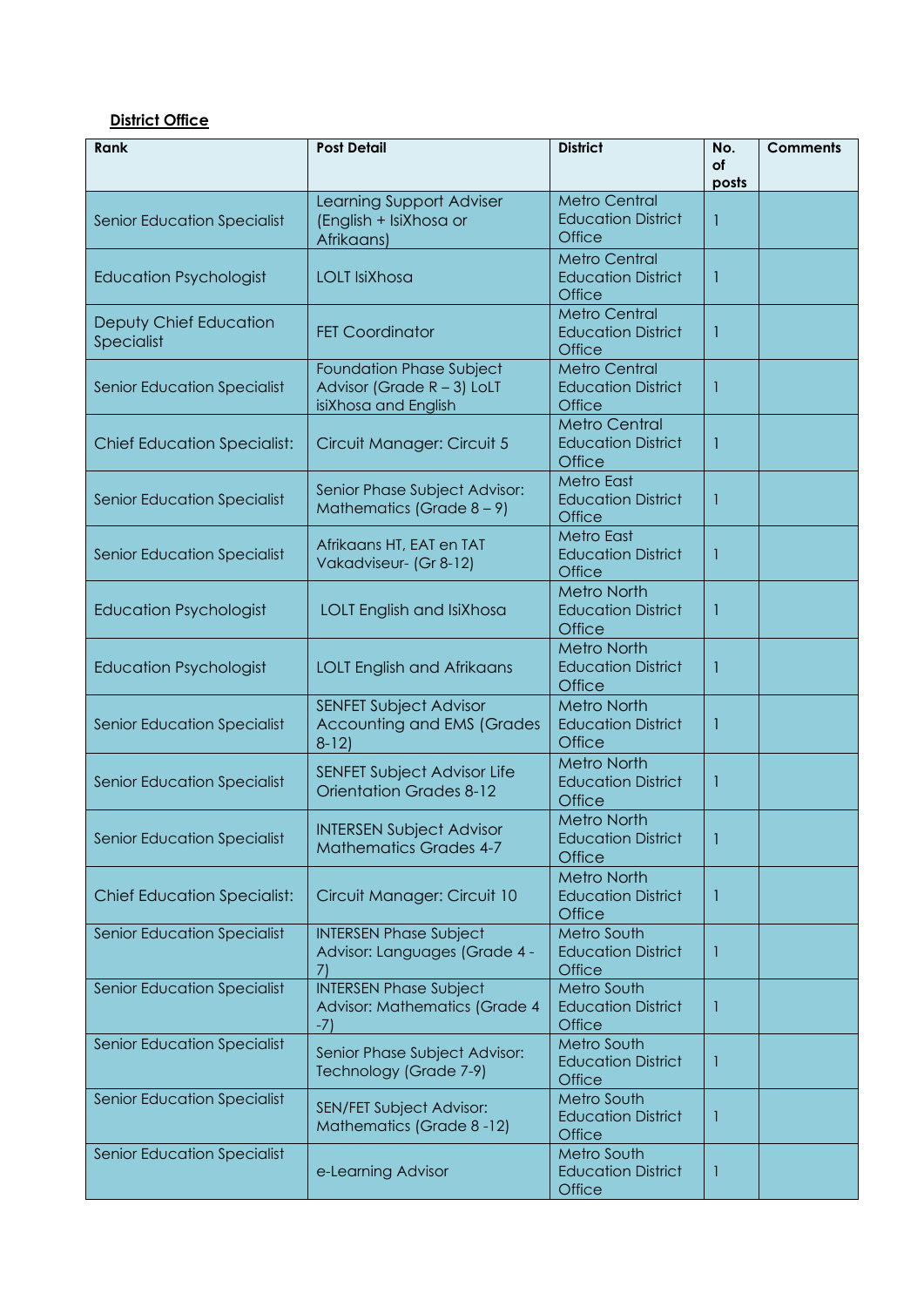| <b>Education Psychologist</b>           |                                                                                                                                   | Metro South<br><b>Education District</b><br>Office                                            | H. |  |
|-----------------------------------------|-----------------------------------------------------------------------------------------------------------------------------------|-----------------------------------------------------------------------------------------------|----|--|
| <b>Senior Education Specialist</b>      | Intermediate Phase Subject<br>Advisor: Creative Arts (Grade 4<br>$-9)$                                                            | <b>Cape Winelands</b><br><b>Education District</b><br>Office, Worcester                       | 1  |  |
| <b>Senior Education Specialist</b>      | FET Subject Advisor:<br>Economics (Grades 10-12)                                                                                  | <b>Cape Winelands</b><br><b>Education District</b><br>Office, Worcester                       | 1  |  |
| <b>Senior Education Specialist</b>      | FET Subject Advisor Afrikaans<br>(Grades 8-12)                                                                                    | <b>Cape Winelands</b><br><b>Education District</b><br>Office, Worcester                       | 1  |  |
| <b>Senior Education Specialist</b>      | FET Subject Advisor Computer<br><b>Applications Technology</b><br><b>Grades 10-12)</b>                                            | Cape Winelands<br><b>Education District</b><br>Office, Worcester                              | 1  |  |
| Deputy Chief Education<br>Specialist:   | <b>FET Co-Ordinator</b>                                                                                                           | <b>Cape Winelands</b><br><b>Education District</b><br>Office, Worcester                       | 1  |  |
| <b>Senior Education Specialist</b>      | Senior Phase Subject Advisor<br>Mathematics (Grades 7-9)                                                                          | <b>Cape Winelands</b><br><b>Education District</b><br>Office, Worcester                       | 1  |  |
| <b>Senior Education Specialist</b>      | Learning Support Advisor                                                                                                          | <b>Cape Winelands</b><br><b>Education District</b><br>Office, Worcester                       | 1  |  |
| <b>Senior Education</b><br>Psychologist |                                                                                                                                   | <b>Cape Winelands</b><br><b>Education District</b><br>Office, Worcester                       | 1  |  |
| <b>Education Psychologist</b>           | <b>LOLT: Afrikaans</b>                                                                                                            | <b>Eden and Central</b><br>Karoo Education<br>District Office,<br>Circuit 7, Beaufort<br>West | 1  |  |
| <b>Chief Education Specialist:</b>      | Circuit Manager, Circuit 3                                                                                                        | <b>Eden and Central</b><br>Karoo Education<br>District Office,<br>George                      |    |  |
| <b>Chief Education Specialist:</b>      | Circuit Manager, Circuit 8                                                                                                        | <b>Eden and Central</b><br>Karoo Education<br>District Office,<br>George                      |    |  |
| <b>Senior Education Specialist</b>      | Senior Phase Subject Advisor:<br>Mathematics (Gr 7 -9)                                                                            | <b>Eden and Central</b><br>Karoo Education<br>District Office,<br>George                      |    |  |
| <b>Senior Education Specialist</b>      | SENFET Phase Subject Advisor:<br>Business Studies (Gr10-12)<br>and Economic and<br>Management Sciences (Gr 8<br>and 9)            | <b>Eden and Central</b><br>Karoo Education<br>District Office,<br>George                      |    |  |
| <b>Senior Education Specialist</b>      | FET Phase Subject Advisor:<br><b>Physical Sciences (Grade 10-</b><br>12) and GET Subject Advisor:<br>Natural Sciences (Grade 7-9) | Overberg<br><b>Education District</b><br>Office, Caledon                                      |    |  |
| <b>Senior Education Specialist</b>      | FET Phase Subject Advisor:<br>Economics (Grade 10-12)<br>and EMS Subject Advisor<br>(Grade 7-9)                                   | Overberg<br><b>Education District</b><br>Office, Caledon                                      |    |  |